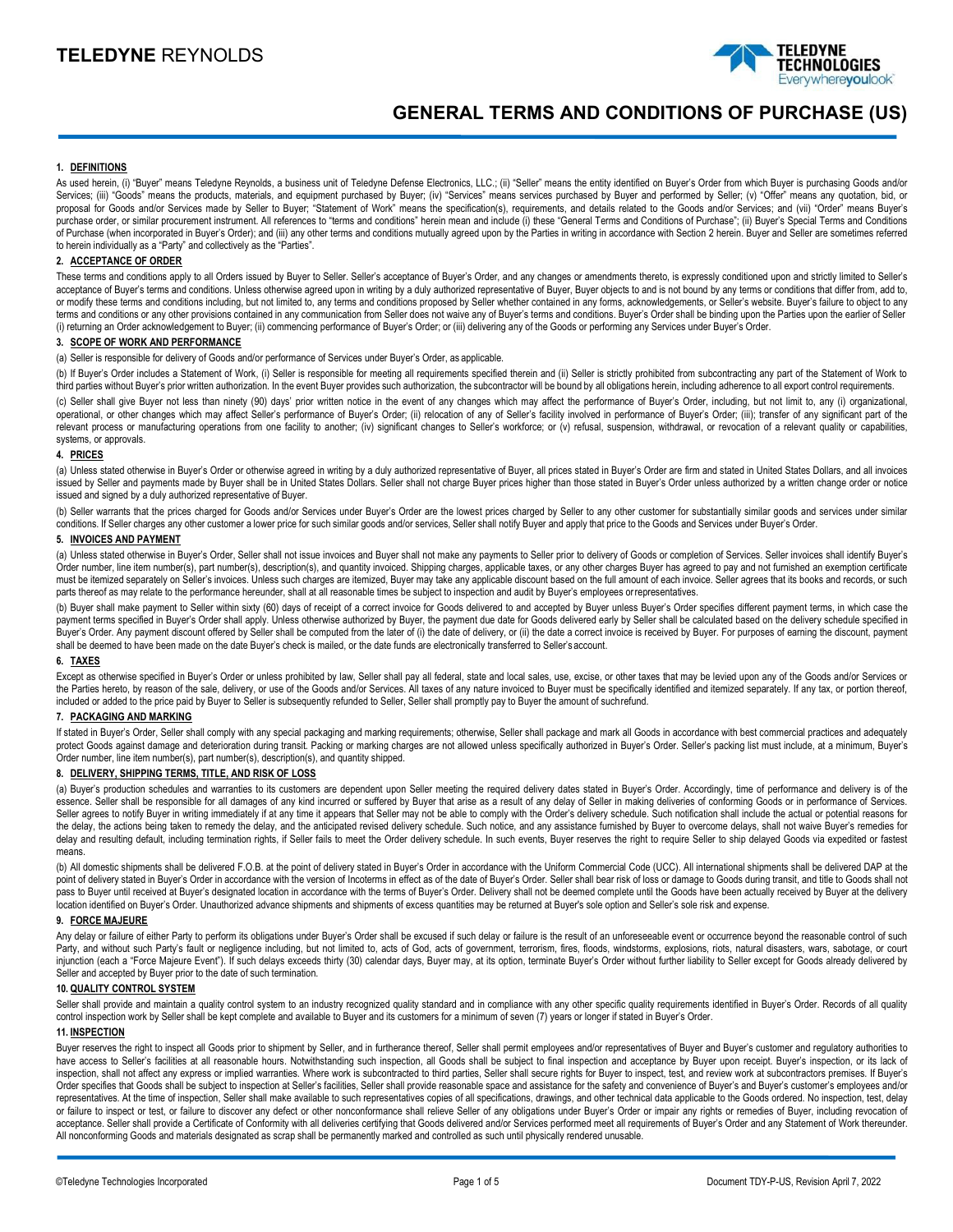## **12. ACCEPTANCE**

Payment for any Goods and Services under Buyer's Order shall not constitute acceptance thereof. Buyer reserves the right to reject and refuse acceptance of Goods that do not conform to the requirements, instructions, specifications, drawings, data, or warranties stated or referenced in Buyer's Order. Nonconforming Goods shall be returned to Seller for full credit, repair, or replacement at Seller's sole risk and expense, including transportation charges and Buyer will suspend payment of any invoice relating such nonconforming Goods. Buyer' acceptance of Goods is not a waiver of Buyer's right to reject and/or return Goods which are subsequently found to not conform to Buyer's Order, or by reason of patent or latent defect, or other breach of warranty, or to make a claim for damages, including manufacturing costs, damage to material or articles caused by improper boxing, crating, or packing, or other damages. Such rights and remedies shall be in addition to any other remedies provided by law.

#### **13. WARRANTIES**

(a) All warranties of Seller, whether created expressly by law or in fact, are incorporated herein by reference, apply to Buyer's Order, and are supplemented by the following express warranties. For a period of twelve (12) months from Buyer's acceptance, or such other period as may be agreed by the Parties in writing or specified in Buyer's Order (the "Warranty Period"), all Goods and/or Services shall (i) conform with any and all specifications, drawings, samples, or other descriptions referenced in and/or furnished with Buyer's Order; (ii) be merchantable, of good design, material, and workmanship; (iii) be new and not contain used or reconditioned material; (iv) be free from defects; (v) be suitable for their intended purpose; (vi) not infringe upon or violate the legal or equitable rights of any third party or out of any license, franchise, patent, trademark, or other proprietary right, now or hereafter in effect; (vii) be free and clear of any security interests, liens or other encumbrances; and (viii) comply with all applicable laws and regulations.

(b) If Buyer determines there is a defect in the Goods at any time during the Warranty Period, Seller shall, at its sole expense and without delay, repair or replace the defective Goods or, at Buyer's sole option, refund to Buyer the price of the defective Goods. In the event that it is impractical to return the rejected Goods to Seller, Buyer may require Seller to carry out the necessary re-design, repair, modification or replacement as appropriate at Seller's expense where the Goods are located.

(c) Any and all repaired or replaced Goods shall be covered by this warranty for a new period equal to the original Warranty Period. All obligations of Seller hereunder shall survive acceptance of and/or payment for the Goods. Seller shall indemnify and hold Buyer harmless from and against all liability, loss, consequential and incidental damages, and expenses resulting from the breach of any warranty, or resulting from any other act or omission by Seller, its agents, or employees, while in the performance hereof.

(d) If at any time the Goods and/or Services become non-conforming for any reason, Seller must immediately notify Buyer in writing. In addition, if required by Buyer, Seller shall provide Buyer a report identifying the cause of the non-conformance and any additional Goods or Services that may be affected by the defect, and/or the repair action to be taken.

(e) The forgoing warranties, and all other warranties, express or implied, shall survive delivery, inspection, acceptance and payment and shall extend to Buyer's customers at whatever tier.

(f) The rights and remedies granted to Buyer under this Section are in addition to any other rights or remedies provided elsewhere in Buyer's Order or underlaw.

## **14. COUNTERFEIT PARTS**

(a) As used herein, "Part" means any material, product, component, device, module, assembly, subassembly, or the like sold or delivered by Seller to Buyer either as Goods or as a constituent part of a Goods. "Counterfeit Part" means a Part that is (i) an unauthorized copy or substitute that has been identified, marked, and/or altered by a source other than the Part's legally authorized source and/or has been misrepresented to be an authorized item of the legally authorized source, and/or (ii) previously used parts provided or represented as "new." A Part is a "Suspect Counterfeit Part" if visual inspection, testing, or other information provides reason to believe that the Part may be a Counterfeit Part. As used herein, "authentic" means (i) genuine; (ii) from the legitimate source claimed or implied by the marking and design of the Part offered; and (iii) manufactured by, or at the behest and to the standards of, the manufacturer that has lawfully applied its name and trademark for that model/version of the Part.

(b) Seller represents and warrants that only new and authentic Parts and materials are used in Goods ordered by Buyer and that such Goods contain no Counterfeit Parts. No other Part other than a new and authentic Part shall be used unless approved in advance in writing by Buyer's duly authorized representative. To further mitigate the possibility of the inadvertent use of Counterfeit Parts, Seller shall only purchase authentic parts/components directly from original equipment manufacturers ("OEMs") and original component manufacturers ("OCMs") or through the OEM's/OCM's authorized distributors. Seller shall make available to Buyer, at Buyer's request, OEM/OCM documentation that authenticates traceability of the Parts to the applicable OEM/OCM. Purchase of Parts from independent distributors is not authorized unless first approved in writing by Buyer's duly authorized representative.

(c) Seller shall maintain a documented system (policy, procedure, or other documented approach) that provides for prior notification to Buyer and Buyer's written approval before Parts are procured from sources other than OEMs/OCMs or through the OEM's/OCM's authorized distributors. Seller shall provide copies of such documentation for its system for Buyer's inspection upon Buyer's request. Seller's system shall be consistent with applicable industry standards including, as a minimum, AS5553 for the detection and avoidance of Counterfeit Parts and Suspect Counterfeit Parts.

(d) Acceptance of Buyer's Order constitutes confirmation by Seller that it is the OEM, OCM, or a franchised or authorized distributor of the OEM/OCM for the Goods procured under Buyer's Order. Seller further warrants that OEM/OCM acquisition documentation that authenticates traceability of the Parts is available upon request. Should Seller become aware of a confirmed or suspect Counterfeit Part that, by any means, has been delivered to Buyer or acquired for Buyer's Order whether or not delivered to Buyer, Seller shall notify Buyer in writing as soon as possible but not later than five (5) days of such discovery. Seller shall verify receipt of this notification by Buyer. This requirement shall survive expiration or completion of Buyer's Order. Seller shall be liable for cost of Counterfeit Parts and Suspect Counterfeit Parts and the cost of rework or corrective action that may be required by Buyer to remedy the use or inclusion of such Parts. Seller shall quarantine remaining Suspect Counterfeit Parts and Counterfeit Parts, in inventory and make them available for investigation by appropriate government authorities.

(e) Seller shall flow the requirements of this Section to its subcontractors and suppliers at any tier for the performance of Buyer'sOrder.

#### **15. DATA AND SOFTWARE**

(a) For data other than computer software delivered pursuant to or in connection with Buyer's Order, Seller grants to Buyer, and all others acting on its behalf, a paid-up, non-exclusive, irrevocable worldwide license, including a right to sublicense to its subcontractors, customers and their end-users, of all such data, including copyrighted data, to reproduce, prepare derivative works, distribute copies to the public, and perform publicly and display publicly, by or on behalf of Buyer for Buyer, its subcontractors', customers' or their end-users' use or performance.

(b) For computer software delivered pursuant to or in connection with Buyer's Order, Seller grants to Buyer, a paid-up, non-exclusive, irrevocable worldwide license, including a right to sublicense to its subcontractors, customers and their end-users, of all such computer software, including copyrighted or patented software, to reproduce, prepare derivative works, and perform publicly and display publicly, by or on behalf of Buyer for Buyer, its subcontractors', customers' or their end-users' own use or performance.

#### **16. CHANGES**

(a) Buyer may at any time, by a written change order or similar instrument issued by a duly authorized representative of Buyer, make changes within the general scope of Buyer's Order including, but not limited to, changes to (i) specifications, drawings, designs, or description of Services; (ii) method of shipment or packaging; (iii) reasonable adjustments in quantities or delivery schedules or both; and (iv) place of delivery. Seller shall comply promptly with such direction.

(b) If Buyer's change order causes an increase or decrease in the cost of performance or in the time required for performance, an equitable adjustment may be made to the Order price and/or delivery schedule and Buyer's Order shall be modified in writing accordingly. Any claim for adjustment under this Section shall be deemed waived unless asserted in writing within twenty (20) days from the date of receipt by Seller of the change order, provided, however, that Buyer in its sole discretion may receive and act upon such claim submitted at any time prior to final payment under Buyer's Order. Any such claim must set forth the amount of any increase or decrease in the cost of performance resulting from the change in the format and detail reasonably specified by Buyer. Failure to agree upon an equitable adjustment shall not relieve Seller from proceeding without any delay in performance of Buyer's Order as changed. Where the cost of property made obsolete or excess as a result of a change order is included in Seller's claim for adjustment pursuant to this Section, Buyer shall have the right to prescribe the manner of disposition of such property.

(c) Buyer's engineering and technical personnel may from time to time render assistance, give technical advice, or exchange information with Seller's personnel in relation to Buyer's Order. Such assistance, advice, and/or exchange of information shall not be construed as Buyer's consent or authority to effect any changes to Buyer's Order or the Goods and/or Services provided thereunder. Under no circumstances shall any resulting change in Goods and/or Services or provisions of Buyer's Order be binding upon Buyer unless incorporated as a change in accordance with paragraph (a) above.

(d) Seller shall provide Buyer not less than sixty (60) days' prior written notice of any organizational, operational, or other changes that may affect Seller's performance of Buyer's Order including, but not limited to (i the relocation of any of Seller's facilities involved in the manufacture Goods under Buyer's Order; (ii) any significant changes in Seller's processes or manufacturing operations affecting the Goods; (iii) any significant changes to Seller's workforce that impacts Buyer's Order; (iv) any changes to suppliers or subcontractors; and (v) the refusal, suspension, withdrawal, or revocation of a relevant quality or manufacturing approvals or certifications.

#### **17. PRODUCT SUPPORT OBLIGATIONS**

Seller shall maintain the ability to provide, and shall provide, product support for the Goods which shall include, without limitation; (i) assuring that subcomponents and materials are available; (ii) maintaining tooling and other production capability; and (iii) reengineering components or systems to address obsolescence for a period of not less than seven (7) years after the last delivery under Buyer's Order. If Seller discontinues the production of any Goods at any time within two (2) years after the final delivery of such Goods under Buyer's Order, Seller shall give Buyer at least one hundred and eighty (180) days' prior written notice of such discontinuance. Seller shall accept Orders from Buyer for such quantity of Goods as required by Buyer, at the prevailing quality and at no more than the prevailing price until Buyer has secured an acceptable alternative source of supply or, at Buyer's option, agree free access rights to Buyer or a third party designated by Buyer to the intellectual property in the Goods.

#### **18. STOP WORK**

Buyer may direct Seller to stop work on Buyer's Order for up to ninety (90) days in accordance with any written notice received from Buyer, or for such longer period of time as the Parties may agree. In such event, Seller shall take all reasonable steps to minimize the incurrence of costs allocable to Buyer's Order during the period of work stoppage. Within such period, Buyer shall either terminate Buyer's Order in accordance with the termination provisions herein or direct Seller to continue performance of Buyer's Order by providing written notice to Seller. In the event a stop work continues beyond the ninety (90) day period, an equitable adjustment to the price, delivery schedule, or other provision(s) to the extent impacted by the stop work shall be made in accordance with the principles of the "Changes" Section herein.

#### **19. CANCELLATION; TERMINATION FOR CONVENIENCE**

(a) Buyer may cancel or terminate performance or work under Buyer's Order in whole or in part for any reason by providing written notice to Seller. Upon receipt of such notice, Seller shall (i) stop work on the date and to the extent specified in the notice; (ii) terminate all lower-tier purchase orders and subcontracts to the extent they relate to the terminated work; (iii) promptly advise Buyer of the quantities of materials and wor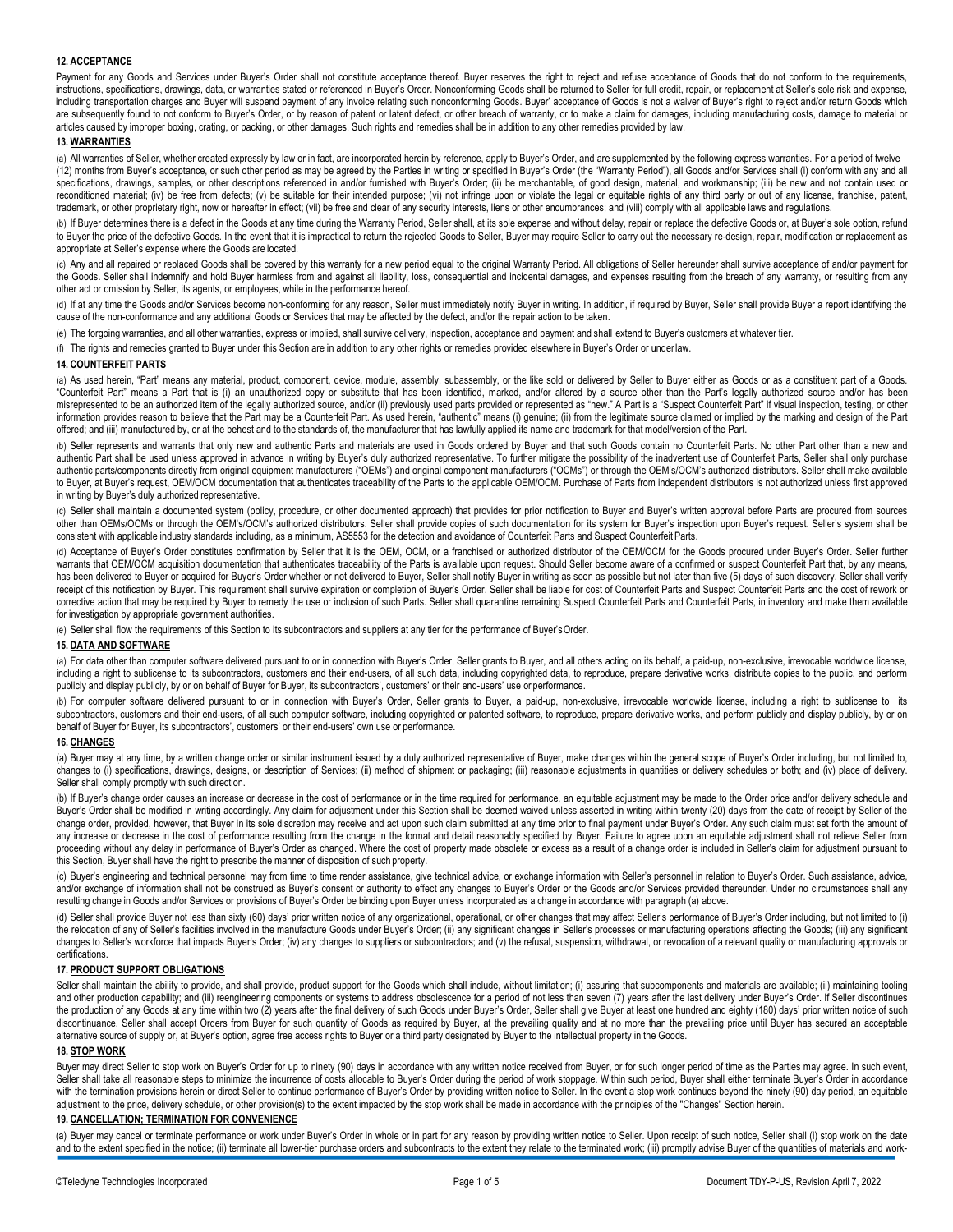in-process on hand or purchased prior to termination and the most favorable disposition that Seller can make thereof; (iv) comply with Buyer's instructions regarding transfer and disposition of title of such material and work-in-process; and (v) submit all Seller's claims resulting from such termination within sixty (60) days of the date of the notice of termination.

(b) Buyer shall have the right to check such claims at any reasonable times by inspecting and auditing the records, facilities, work-in-process, and materials of Seller relating to Buyer's Order. Buyer shall pay the Order price for completed Goods accepted by Buyer and the substantiated cost to Seller of raw materials and work-in-process allocable to the terminated work based on any audit Buyer may conduct under generally accepted accounting principles, less (i) the reasonable value or cost (whichever is higher) of any items used or sold by Seller without Buyer's consent; (ii) the agreed value of any items used or sold by Seller with Buyer's consent; and (iii) the cost of any defective, damaged, or destroyed work or material.

(c) Buyer shall make no payment for finished work, work in process, or raw material fabricated or procured by Seller in excess of Buyer's Order. Payments made under this Section shall not exceed the aggregate price specified in Buyer's Order, less payments otherwise made or to be made, and downward adjustments shall be made for costs of raw materials and work-in-process to reflect any indicated loss on the entire Order had it been completed. Payment made under this Section constitutes Buyer's sole liability in the event Buyer's Order is terminated hereunder.

#### **20. TERMINATION FOR DEFAULT**

(a) Buyer may, by written notice to Seller, terminate Buyer's Order for default in whole or in part if (i) Seller fails deliver the Goods or to perform the Services within the time specified in Buyer's Order or any extensi authorized by Buyer unless such failure is the result of a Force Majeure Event as defined above; (ii) Seller fails to make progress so as to endanger performance of Buyer's Order; (iii) Seller fails to perform any of the provisions of Buyer's Order; (iv) Seller makes any significant change to its processes or manufacturing operations which, in the sole opinion of Buyer, adversely affects the Goods; (v) Seller experiences any refusal, suspension, withdrawal, or revocation of a relevant quality or manufacturing approvals or certifications; or (vi) Seller is adjudicated bankrupt, files a petition for bankruptcy, makes an assignment for the benefit of creditors, or if an action under any law for the relief of debtors is taken.

(b) Buyer's right to terminate Buyer's Order under subparagraphs (a)(ii) and (a)(iii) above may be exercised if Seller does not cure such failure within ten (10) days (or more if authorized in writing by Buyer) after receipt of Buyer's notice specifying the failure. If Buyer terminates Buyer's Order in whole or in part, Buyer may acquire Goods or Services similar to those terminated from a third party, and Seller shall be liable to Buyer for any excess costs for those Goods or Services. However, Seller shall continue any portion of the work not terminated by Buyer.

(c) Except for defaults of vendors or subcontractors at any tier, Seller shall not be liable for any excess costs if the failure to perform Buyer's Order arises as a result of a Force Majeure Event, as defined above.

(d) Buyer may require Seller to transfer title and deliver to Buyer, as directed by Buyer, any completed Goods, partially completed Goods, and materials, parts, tools, dies, fixtures, plans, drawing, information, and contract rights (collectively referred to as "Manufacturing Materials" in this Section) that Seller has specifically produced or acquired for the terminated portion of Buyer's Order. Upon direction of Buyer, Seller shall also protect and preserve property in its possession in which Buyer has an interest. Buyer shall pay the Order price for completed Goods delivered and accepted. Seller and Buyer shall agree on the amount of payment for the partially completed Goods and Manufacturing Materials delivered and accepted and for the protection and preservation of the property. Buyer may withhold from these amounts any sum that Buyer determines to be necessary to protect Buyer against loss because of outstanding liens or claims of former lien holders. If, after termination, it is determined that Seller was not in default, or that the default was excusable, the rights and obligations of the Parties shall be the same as if the termination had been issued for the convenience of Buyer. The rights and remedies of Buyer in this Section are in addition to any other rights and remedies provided by law, or under Buyer's Order.

#### **21. CONFIDENTIALITY**

(a) Buyer may disclose to Seller certain Confidential Information, as defined herein, to facilitate Seller's performance of Buyer's Order. All Confidential Information and any other technical information provided by Buyer to Seller shall at all times be and remain the property of Buyer and shall only be used by Seller in connection with Seller's performance of Buyer's Order. Unless agreed otherwise, Seller shall return all copies of Confidential Information provided by Buyer upon completion of Buyer's Order, unless agreed otherwise in writing by Buyer, or at any time upon Buyer's request. "Confidential Information", as used herein, includes, but is not limited to, specifications, drawings, designs, technical data, data sheets, schematics, diagrams, configurations, business, financial, statistical, and commercial information, formulae, analyses, trade secrets, ideas, methods, processes, know-how, software, and computer programs.

(b) Seller hereby agrees that any Confidential Information disclosed by Buyer (i) shall be maintained in a secure location; (ii) shall not be copied without the prior written approval of Buyer; (iii) shall be used by Seller solely to facilitate performance of Buyer's Order; and (iv) shall only be disclosed to Seller's employees on a need-to-know basis. Seller shall not disclose Buyer's Confidential Information to any third parties including, but not limited to, Seller's agents, consultants, vendors, suppliers, or subcontractors, without the prior written approval of Buyer. In the event Buyer provides Seller with written approval to disclose Confidential Information to a third party, Seller shall ensure all third parties are bound by terms and conditions consistent with this Section prior to receiving such information. If it becomes necessary for Seller to disclose Buyer's Confidential Information to a third party as a result of a requirement of law or regulation, such Confidential Information may be disclosed only to the extent required by law or regulation and, if so permitted, no earlier than five (5) business days after Seller provides Buyer with written notification of the requirement for such disclosure. Unless agreed otherwise, Seller shall return all copies of Confidential Information provided by Buyer upon completion of Buyer's Order or at any time upon Buyer's request.

(c) The obligations of confidentiality and restrictions on the use and disclosure of Confidential Information specified in these terms and conditions do not apply to any information that (i) is lawfully and rightfully alre in the possession of Seller without obligation of confidentiality at the time of receipt from Buyer; (ii) is independently developed by Seller without use or reference to the Confidential Information as evidenced by tangible evidence; (iii) appears in any printed publication or patent, or is in the public domain, except as a result of a breach of these terms and conditions by Seller; or (iv) is lawfully and rightfully received, free of restrictions, by Seller from a third party not known by Seller to be under any nondisclosure or confidentiality obligation or to have misappropriated or otherwise unlawfully obtained such information.

(d) Except as required by law or requlation, no news releases, public announcements, or advertising materials regarding Buyer's Order shall be issued by Seller without the prior written consent of Buyer. Seller shall extend this restriction to all lower-tier vendors and subcontractors involved in the performance of Buyer's Order.

## **22. PATENT INDEMNITY**

Seller agrees, upon receipt of notification, to promptly assume full responsibility for the defense of any suit or proceeding which may be brought against Buyer, its parent, subsidiaries or affiliates, constituent companies, agents, customers, subcontractors, or suppliers for alleged infringement of any United States or foreign patent, copyright, or trademark, as well as for the alleged unfair competition resulting from similarity in design, trademark, or appearance of Goods, by reason of the use or sale of any Goods or processes furnished under Buyer's Order, except for Goods manufactured or processes developed entirely from Buyer's designs. Seller further agrees to indemnify Buyer against any and all losses and damages, including court costs and attorney's fees, resulting from the bringing of such suit or proceeding, including any settlement or decree of judgment entered therein. Buyer may be represented by and actively participate through its own counsel in any such suit or proceeding, if it so desires. Seller's obligation hereunder shall survive acceptance of the Goods or processes and payment by Buyer and expiration or completion of Buyer's Order.

#### **23. PROPRIETARY RIGHTS**

(a) Unless otherwise agreed in writing, all tangible and intangible property including, but not limited to, information or data of any description, drawings, computer software, know-how, documents, trademarks, or copyrights ("Buyer's Intellectual Property") provided by Buyer to Seller, or paid for by Buyer under Buyer's Order, shall be and remain the property of Buyer. Buyer hereby grants a limited license to Seller to use any such Buyer's Intellectual Property solely for the purposes of performing Buyer's Order. This license is non-assignable, and may be terminated with or without cause by Buyer at any time.

(b) Seller agrees to assign to Buyer any invention, improvement, discovery, ideas, works of authorship, or data, whether or not patentable, conceived or reduced to practice in the performance Buyer's Order by any person employed by or working under the direction of Seller, and Buyer shall own exclusively all rights thereto, including all patent rights, copyrights, moral rights, rights in proprietary information, trademark rights, a other intellectual property rights. All such intellectual property that is protectable by copyright (i) shall be considered work(s) made for hire for Buyer; or (ii) Seller shall grant Buyer "first owner" status related to work(s) under local copyright law where the work(s) was created, or (iii) if the Governing Law, as defined herein, does not allow Buyer to gain ownership of such intellectual property, Seller agrees to grant to Buyer an exclusive, perpetual, royalty-free, irrevocable, transferable license for such intellectual property.

(c) Buyer recognizes and agrees that, unless otherwise agreed in writing between the Parties, the above rights and ownership of such rights shall not extend to or encompass any intellectual property owned, developed, or conceived by Seller prior to, or not in connection with, Buyer's Order.

#### **24. BUYER-OWNED PROPERTY**

(a) If Buyer furnishes Seller with material or equipment including, but not limited to, tools, jigs, designs, dies, molds, fixtures, test equipment, or other property owned or paid for or agreed to be paid for by Buyer<br>("B Buyer to ascertain its suitability for the purpose. All Buyer-Owned Materials shall (i) be used only for performance of Buyer's Order; (ii) at all times be properly protected and maintained by Seller to ensure it is kept free from damage, deterioration, contamination and misuse; (iii) be covered, at Seller's expense, by adequate liability, damage, and fire insurance for the replacement cost; (iv) not be commingled with the property of Seller or others; (v) not be moved from Seller's premises without prior written authorization of Buyer; and (vi) upon Buyer's request, be immediately returned to Buyer at Seller's expense in good condition, reasonable wear and tear excepted. Seller shall assume all risk of loss or damage to Buyer-Owned Materials while they are in the custody of Seller. Seller shall be responsible for any loss, damage, or destruction to such Buyer-Owned Property. All Buyer-Owned Property shall be held where Buyer instructs. Buyer reserves the right to enter any premises, upon prior notice, where Buyer-Owned Property is located in order to inspect, stock check, or obtain the return to Buyer such Buyer-Owned Property.

(b) In the event that materials and/or equipment have only been partly funded by Buyer, Buyer and Seller shall jointly own the material and/or equipment in proportion to their respective funding. In circumstances where Buyer terminates the Order, Buyer, at its sole option, may become the sole owner of the partly funded material and/or equipment upon payment of a reasonable sum taking into account Seller's investment in the material and/or equipment tooling and its current condition.

## **25. INDEMNIFICATION**

Seller agrees to indemnify, defend, and hold harmless Buyer, its officers, directors, employees, and representatives (the "Buyer Parties") from and against any and all liabilities, losses, expenses, liens, claims, demands, and causes of action for death, personal injury, or property damage arising from any negligent act or omission of Seller in the performance of Buyer's Order.

#### **26. INSURANCE**

(a) If Buyer's Order provides for Services or work to be performed by Seller, or if Seller's employees, representatives, agents, vendors, or subcontractors, are required to perform work on property owned and controlled by Buyer or on property of third-parties, Seller shall procure and maintain insurance coverage with carriers reasonably satisfactory to Buyer, including (i) Workers Compensation insurance with statutory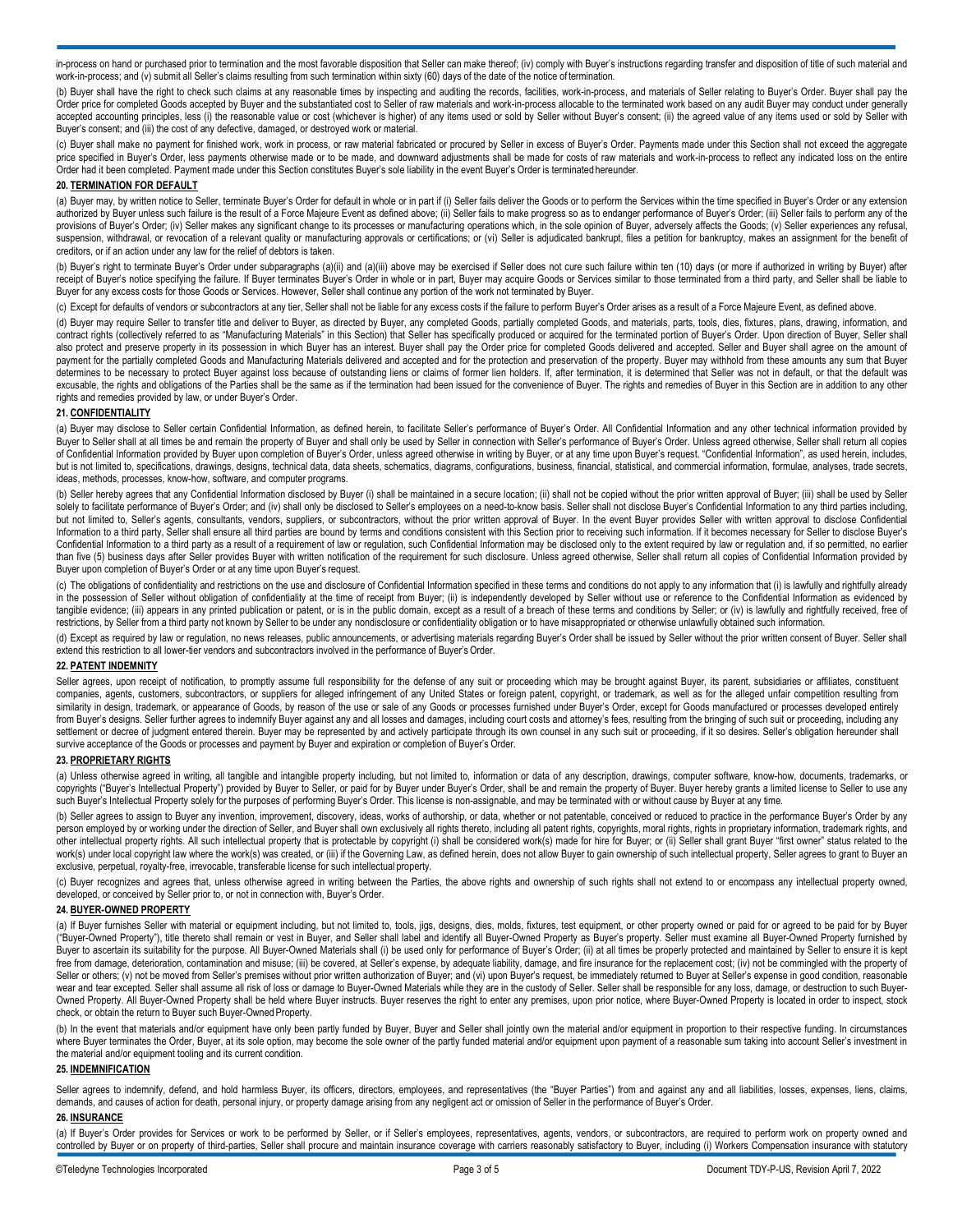limits, as required by the state in which the Services or work are to be performed; (ii) Employer's Liability insurance with limits of no less than one million dollars (\$1,000,000.00) per occurrence; (iii) Commercial General Liability insurance with limits of no less than one million dollars (\$1,000,000.00) per occurrence covering liability for bodily injury and property damage; (iv) Automobile Liability insurance coverage with a limit of no less than one million dollars (\$1,000,000.00) per accident; and (v) Excess or Umbrella Liability insurance coverage with a limit of no less than two million dollars (\$2,000,000.00) per occurrence in excess of each of the above mentioned policies.

(b) All liability insurance policies shall name Buyer, its officers, directors, employees, affiliates, successors, and assigns, as additional insureds. Seller shall provide evidence of the required insurance coverages and file with Buyer a Certificate of Insurance reasonably acceptable to Buyer prior to commencement of Services or work. The insurance policies and coverages required by this Section shall contain a provision that any such policies shall not be cancelled, allowed to expire, or reduces the coverages or limits in any manner unless at least thirty (30) days' prior written notice has been given to Buyer. Seller shall waive all rights of subrogation against Buyer under the foregoing policies. All insurance coverages shall be provided by insurance companies having ratings of A-/VII or better in the Best's Key Rating Insurance Guide (latest edition in effect at the latest date stated in the Certificate of Insurance referred to herein).

(c) Failure to obtain and maintain the required insurance shall constitute a material breach of Buyer's Order and Seller shall be liable to Buyer for any and all costs, liabilities, damages, and penalties (including attorneys' fees, court, and settlement expenses) resulting from such breach, unless a written waiver of the specific insurance requirement is provided to Seller by Buyer.

#### **27. LIMITATION OF LIABILITY**

Except for (i) infringement of third party patents and intellectual property and (ii) violations of law, under no circumstances shall Buyer be liable for any consequential, special, incidental, indirect, multiple, administrative, or punitive damages, or any damage of an indirect or consequential nature arising out of or related to its performance under Buyer's Order including, without limitation, loss of use, loss of revenues, loss of anticipated profits, and cost of capital, whether based upon breach of Buyer's Order, warranty, negligence, or any other type of Claim, and whether grounded in tort, contract, civil law, or other theories of liability, including strict liability, even if advised in advance of the possibility of such damages. Buyer's total liability arising from or related to Buyer's Order including, but not limited to, its liability for indemn and hold harmless obligations under Buyer's Order, is limited to no more than the amount paid by Buyer to Seller under Buyer's Order, and Seller agrees to indemnify Buyer for any excess amounts. To the extent that this limitation of liability conflicts with any other Section or provision herein, such provision shall be regarded as amended to whatever extent required to make such provision consistent with this Section.

#### **28. NOTICE TO BUYER OF LABOR DISPUTES**

Whenever Seller has knowledge that any actual or potential labor dispute is delaying or threatens to delay the timely performance of Buyer's Order, Seller shall immediately give notice to Buyer thereof, including all relevant information with respect thereto.

#### **29. ETHICS AND VALUES**

Buyer is committed to uncompromising ethical standards, strict adherence to laws and regulations, and customer satisfaction. Seller agrees to review Buyer's Ethics Code of Conduct for Service Providers (available at <https://www.teledyne.com/who-we-are/ethics>) and fully comply with comply with such Ethics Code of Conduct and all applicable laws and regulations. Seller is encouraged to communicate any concerns or questions regarding the ethics and values of Buyer via the Teledyne Corporate Ethics Website at [www.teledyne.ethicspoint.com.](http://www.teledyne.ethicspoint.com/) 

#### **30. ORDER OF PRECEDENCE**

The following order of precedence shall apply in the event of an inconsistency within Buyer's Order and its related documents, as applicable: (i) Buyer's Order; (ii) Buyer's Special Terms and Conditions of Purchase; (iii) Buyer's General Terms and Conditions of Purchase; (iv) the Specification; and (v) the Statement of Work or Scope of Services. Any inconsistencies between any documents must be clarified and agreed with Buyer.

#### **31. COMPLIANCE WITH LAW**

(a) Seller warrants and represents that the provision and shipment of Goods and/or the provision of Services or work to be performed by Seller under Buyer's Order are in compliance with all applicable federal, state, and local laws, orders, rules, ordinances, and regulations including, but not limited to, (i) the Equal Employment Act of 1972 and regulations thereunder; (ii) the Fair Labor Standards Act of 1938, as amended; (iii) orders of the U.S. Department of Labor, as applicable; (iv) all U.S. and international prohibitions on child labor, forced labor, slavery, and human trafficking; and (v) all laws and regulations of Seller's place of performance.

(b) Sellers that furnish any materials identified on any governmental agency's list of hazardous substances must furnish a Material Safety Data Sheet (MSDS) with the delivery of the material in a form and manner that conforms with the requirements of such governmental agency.

(c) Seller warrants and represents that it has and shall maintain all registrations, licenses and permits required for the performance of Buyer'sOrder.

(d) Seller shall not offer or give a kickback or gratuity (in the form of entertainment, gifts, or otherwise) to any employee of Buyer for the purpose of obtaining or rewarding favorable treatment. By accepting Buyer's Order, Seller warrants and represents that it has not made or solicited, and shall not make or solicit, kickbacks in violation of the United States Foreign Corrupt Practices Act (FCPA), 15 U.S.C. §§ 78dd1 through 78dd3, as amended, the Anti-Kickback Act of 1986 (41 USC 51-58), the anticorruption laws, regulations and policies of the home country of Seller, and/or the anticorruption laws, regulations and policies of any other country with jurisdiction over the activities in the performance of Buyer's Order.

(e) All of the provisions stated in subparagraphs (a) through (c) of this Section are incorporated by reference as part of Buyer's Order. Any modification or amendment to Buyer's Order shall be deemed a recertification of the accuracy and truthfulness of the foregoing representations and warranties herein. If at any time Seller becomes aware of information or circumstances that suggest any of the representations, warranties, and covenants referenced in this Section may not be accurate, it shall notify Buyer immediately in writing, but not more than five (5) days after becoming aware of such circumstances. Seller further agrees to indemnify Buyer against any loss, cost, liability, or damage whatsoever, including attorney's fees, which may result from Seller's violation of this Section.

#### **32. CONFLICT MINERALS**

Upon request of Buyer, Seller shall determine whether any Goods contain tin, tantalum, tungsten, gold or any other materials that are designated under applicable rules of the United States Securities and Exchange Commission ("SEC") as a "conflict mineral". If no Goods contain one or more conflict minerals that are necessary to the functionality or production of such Goods within the meaning of applicable SEC rules and interpretations, Seller shall, upon request, certify same to Buyer. If any Goods contain one or more conflict minerals, Seller shall certify to Buyer the country of origin of any such conflict mineral(s) or that the confli mineral(s) came from recycled or scrap sources within the meaning of those terms under applicable SEC rules. If Seller is unable to identify the country of origin, and the conflict mineral(s) in question did not come from recycled or scrap sources, Seller shall in good faith conduct an inquiry of its relevant suppliers as to the country of origin of such conflict mineral(s), and such inquiry shall comply with then-existing standards under SEC rules for the conduct of a reasonable country of origin inquiry. In the event that Seller is or becomes aware that any conflict mineral(s) that are necessary to the functionality or production of any Goods originated from a "covered country" within the meaning of the SEC's conflict minerals rules and did not come from recycled or scrap sources, Seller shall make a good faith effort to determine whether such conflict minerals came from a processing facility certified as conflict free by a recognized industry group that requires an independent private sector audit of the smelter or from an individual processing facility that has obtained an independent private sector audit that is publically available, and to provide written documentation of such determination. Seller shall also take such additional actions and provide such additional information requested by Buyer as may be necessary in order for Buyer to be or remain compliant with applicable laws, rules and regulations relating to conflict minerals.

## **33. SUPPLY CHAIN SECURITY**

Buyer supports internationally recognized initiatives to secure the commercial supply chain (e.g., AEO, WCO SAFE Framework of Standards, or relevant equivalent standards) so as to assure freight and/or merchandise is not compromised contrary to applicable laws. Upon Buyer's request, Seller agrees to inform Buyer of Seller's status regarding any such initiatives. Seller shall use reasonable commercial efforts to (i) implement reasonable security control standards to ensure the integrity and correctness of merchandise and accompanying commercial documentation related to relative to Buyer's Order; (ii) implement procedures to protect against un-manifested material being introduced into the supply chain; (iii) implement safeguards to resist unlawful entry to Seller's facilities and to protect against outside intrusion; (iv) implement measures fo positively identifying employees, visitors, and vendors and to prevent unauthorized access to information technology systems; (v) to the extent required by applicable laws, conduct employment screening of prospective employees to include periodic background checks and application verifications; (vi) provide security awareness education and training for employees covering cargo integrity and determining and addressing unauthorized access and communications protocols for notifying policing agencies when suspected or known illegal activities are present; and (vii) implement reasonable steps to protect against the introduction of unauthorized personnel and material in conveyance (e.g., containers, trucks, drums, etc.) destined to Buyer. If, as a result of facilitating a shipment to Buyer, Seller suspects a supply chain security breach or concern after dispatch from its facility, Seller is obligated to notify Buyer immediately. Buyer shall cooperate with Seller's assessment of its supply chain security and review of security measures.

## **34. EXPORT COMPLIANCE**

(a) The shipment of Goods, provision of Services, and delivery and use of technical information under Buyer's Order are subject to all decrees, statutes, laws, legislation, rules, and regulations which govern export, reexport, or otherwise pertain to the export controls of the United States and any other country in which the Goods are manufactured, transferred, sold, shipped, or exported, including, but not limited to, (i) the U.S. Department of Commerce Export Administration Regulations (EAR) and (ii) the U.S. Department of State International Traffic in Arms Regulations (ITAR). Seller hereby agrees to indemnify Buyer for all liabilities, penalties, losses, damages, costs, or expenses that may be imposed on or incurred by Buyer in connection with any violations of such laws and regulations bySeller.

(b) Information furnished to Seller under Buyer's Order may contain technical data, as defined in ITAR Section 120.10. Seller is advised and hereby acknowledges that such technical data, relating to export controlled items appearing on the U.S. Munitions List (USML) at ITAR Section 121, may not be exported, disclosed, or transferred, as defined in ITAR Section 120.17, to any foreign person (whether in the United States or abroad), as defined in ITAR Section 120.16, without first complying with all relevant requirements of ITAR Sections 120-130 (22 CFR 120-130), including the requirement for obtaining any written export authorization from the United States Department of State, Directorate of Defense Trade Controls (DDTC), or otherwise make and document the determination that an ITAR licensing exemption applies, as the case may be. A downloadable copy of the ITAR is accessible at the DDTC web site at [www.pmddtc.state.gov.](http://www.pmddtc.state.gov/) 

(c) If performance under Buyer's Order requires Seller to export, as defined in ITAR Section 120.17, temporarily import into the United States, as defined in ITAR Section 120.18, or re-export or retransfer, as defined in ITAR Section 120.19, defense articles, as defined in ITAR Section 120.6, or to export defense services, as defined in ITAR Section 120.9, relating to items appearing on the USML in ITAR Section 121, to a foreign person (whether in the United States or abroad), as defined in ITAR Section 120.16, Seller is advised and hereby acknowledges that such defense articles may not be exported, temporarily imported, re-exported, re-exported, retransferred, and such defense services may not be exported to a foreign person in the United States or abroad, without complying with all relevant requirements of ITAR Sections 120-130, including the requirements to obtain any written export, temporary import, or re-export or retransfer authorization from the DDTC, or otherwise make and document the determination that an ITAR licensing exemption applies, as the case may be.